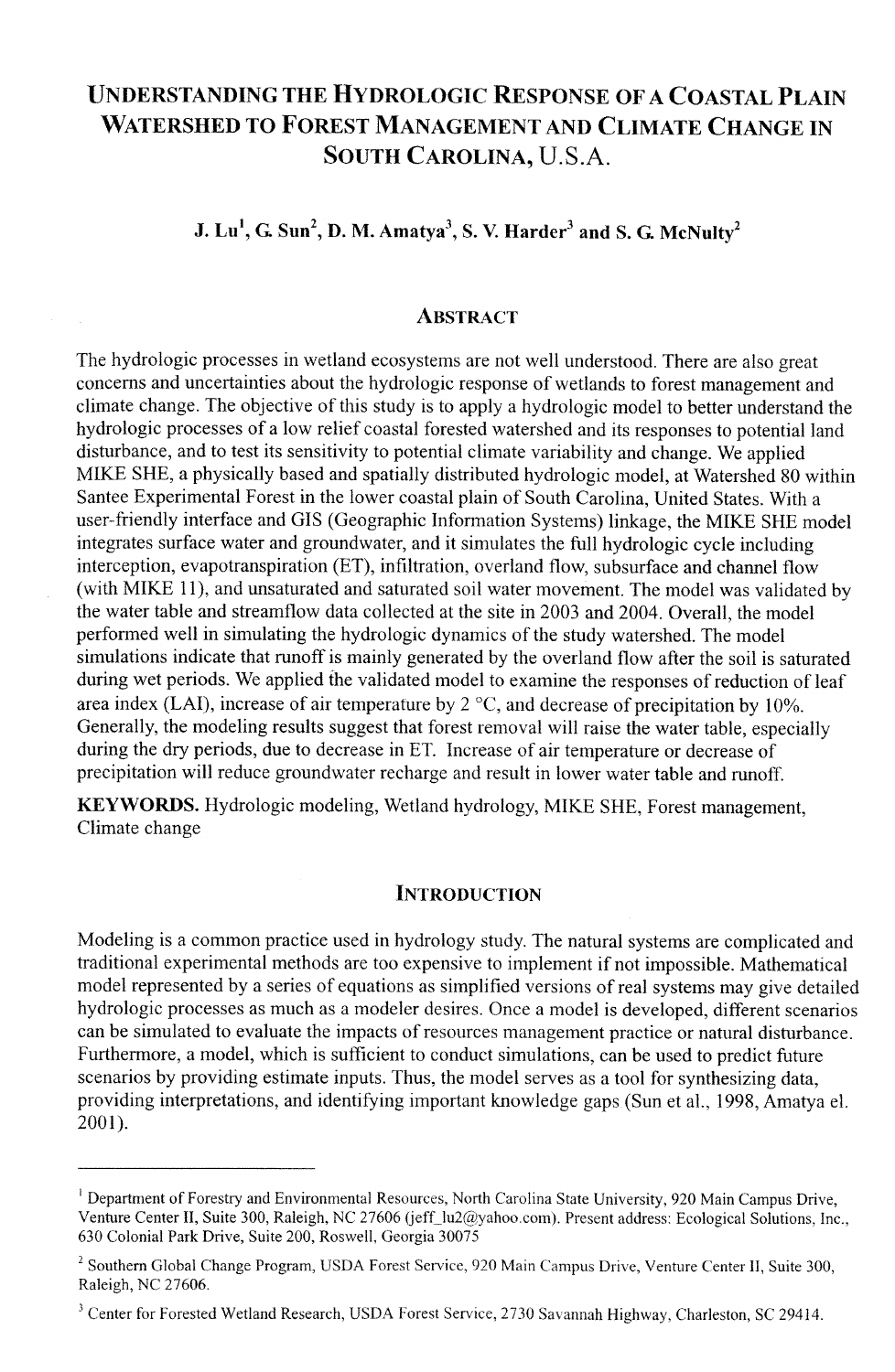Hydrologic modeling has become an essential tool in watershed management. The model can help us understand the physical, chemical and biological processes within a watershed and the interactions among them. Furthermore, successful application of the model will help us manage and protect the water resources and the water environment. The increasing demand for water resources also challenges our ability to understand and describe the underlying hydrologic processes. The impacts of forest management on the hydrology are not hlly understood and the understanding of the hydrologic process is critical for watershed management. The growing concerns on climate change have also stimulated increased research into understanding the complex feedback between the atmosphere and the terrestrial hydrological cycle. (Graham and Butts, 2005). The hydrologic responses to climate change and forest management practices are complicated and the model is the necessary tool for such tasks.

Experiments in the southern US and elsewhere around the world showed that streamflow increased after forest harvesting in general (Sun et al., 2004; Andreassian, 2004). For example, clear-cut in the Appalachian mountains caused water yield to increase by 26-41 cm, or 28-65% of control during the first year after harvest (Douglass and Swank, 1972; Swank and Douglas, 1974; Swank et al., 2001). However, such magnitude was not found in the coastal plain region (Sun et al., 2004) presumably due to different hydrologic processes. Andreassian (2004) suggests that hydrological response to land management was controlled by climate, soil and vegetation development. Quantifying the influences of those factors requires a process-based approach. Similarly, understanding and quantifying the climate change effects are mostly done using computer simulation models at watershed and continental scales (McNulty et al., 1997; Sun et al., 2000; Amatya et al., this Volume).

The objective of this study is to apply a hydrologic model, MIKE SHE (DHI, 2004), to better understand the hydrologic processes of a low relief coastal forested watershed and its responses to potential land disturbance, and to test its sensitivity to potential climate variability and change. This study is a part of project investigating hydrologic processes across a physiographic gradient in the southeastern U.S.

#### Study Site

# **METHODS**

The study site, a 160 ha forested watershed, is located at Santee Experimental Forest on the lower Atlantic Coastal Plain in eastern South Carolina, U.S. (Figure 1). The watershed consists of one first order stream as the main drainage pathway. The area has low topographic relief  $(< 4\%)$  with surface elevation ranging from  $3 - 10$  m about mean sea level. This study site serves as the control watershed and has been relatively undisturbed for over eighty years, but it was damaged by Hurricane Hugo in 1989 (Harder, 2004).



**Figure 1. The study watershed (watershed 80) within the Santee Experimental Forest, SC, USA.** 

The vegetation coverage at this watershed is mainly composed of pine hardwood (39%), hardwood pine (28%) and mixed hardwoods (33%). Common tree types indude loblolly pine (Pinus taeda L.), sweetgum (Liquidambar styraciflua), and a variety of oak species typical of the Atlantic Coastal Plain. Most of the tree stands are 14-15 years old. The study site consists of primarily sandy loam soils with clayey subsoils, and much of the soil is part of the Wahee-Lenoir-Duplin association (SCS, 1980). Soils are influenced by seasonally high water tables and argillic horizons at 1.5 meters below ground surface . The climate of the study site is classified as humid subtropical with long hot summers and short mild winters. Mean annual precipitation is about 1370 mm with July and August as the wettest months (28% of total) and April and November as the driest months (10% of total). Long-term (1951-2003) monthly averages are as low as 10°C in January and as high as 28°C in July. The long-term mean annual air temperature is 19.1 "C. Approximately 23% of the WS80 is classified as wetlands (Harder, 2004).

#### MIKE SHE Hydrologic Model

The MIKE SHE model simulates the full hydrologic cycle characteristic of a forest ecosystem, including evapotranspiration (ET) and vertical soil water movement in the unsaturated zone to the groundwater. Detailed descriptions of the modeling procedures and mathematical formulation can be found in the MIKE SHE user's manual (DHI, 2004) and associated publications (Abbot et al., 1986; Refsgaard and Storm, 1995; Graham and Butts, 2005).

As the first generation of spatially distributed hydrologic model, the MIKE SHE model simulates the full hydrologic cycle of a watershed across space and time, including spatial distribution of groundwater table depth, soil moisture content, and ET. The model simulates both surface and groundwater flows and their interactions. The infiltration processes are inodeled using the Richard's equation or a simple soil water balance equation. Saturated water flow in the subsurface is simulated by a 3-D groundwater flow model. The modeling package is user friendly with a window interface to Geographic Information Systems. We have tested this model at selected forested watersheds across a physiographic gradient in the southeastern U.S, and this study is a part of the project.

# MIKE SHE Model Setup

Data required to run the MIKE SHE model included: 1) Watershed topography and landuse data retention storage, Manning roughness number, and vegetation distribution (leaf area index (LAI) dynamics and rooting depth); 2) Soil data - soil depth, hydraulic properties (conductivity, porosity,

 $\mathcal{L}$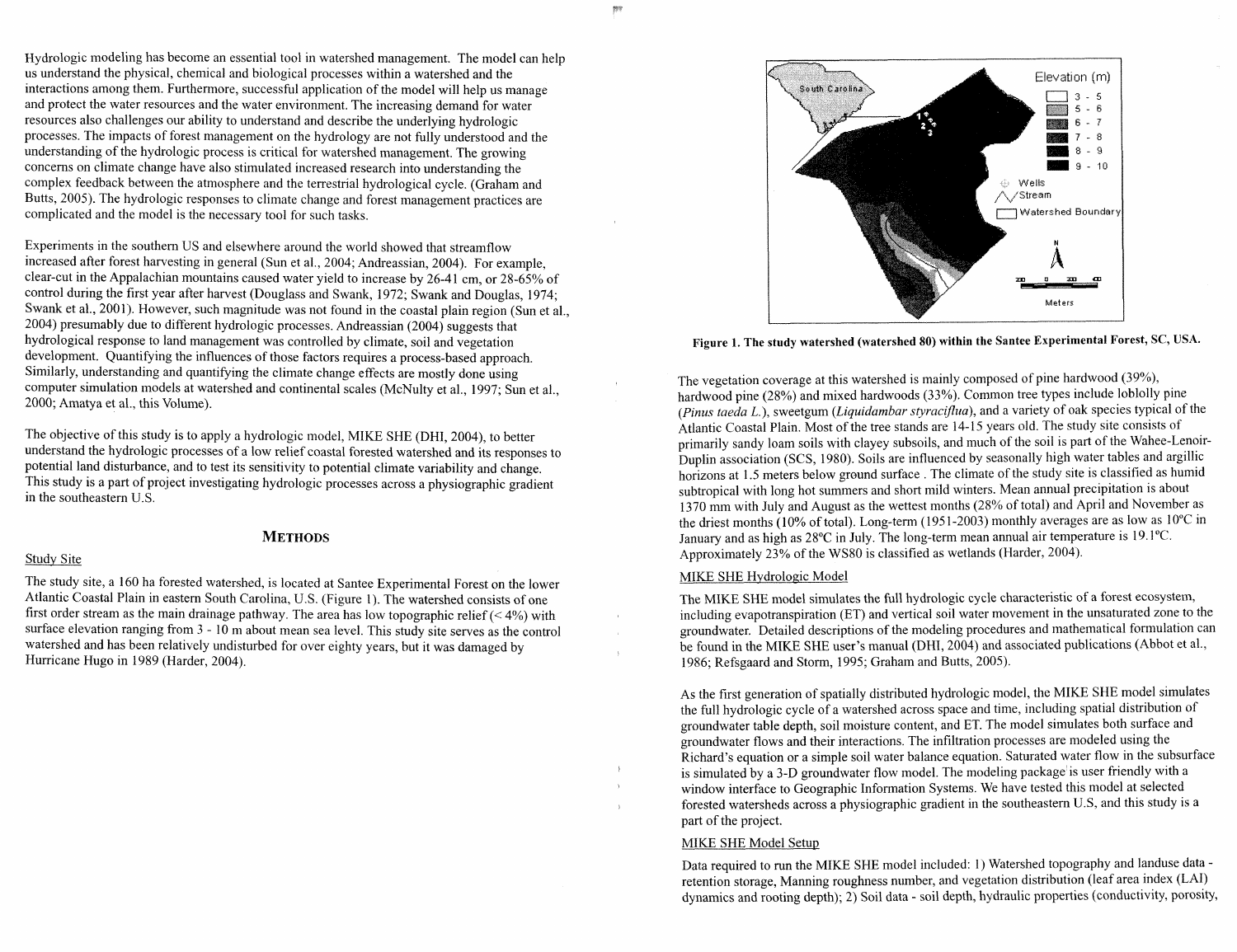field capacity and wilting point); 3) Meteorological data - precipitation and temperature; 4) Boundary conditions; *5)* Stream network with the coupling of MIKE 11 model (DHI, 2004).

Watershed elevation data (Figure 1) were acquired from the GISDataDepot website (URL: http://data.geocomm.com/dem/) in 10 m DEM resolution. The elevation data were processed by ESRI ArcView 3.3 and organized as shape files, which were used directly as an input into the MIKE SHE model. Model grid cell size was set at 50 m, which was selected to allow for accurate representation of the watershed without placing excessive demands on model running time.

According to the vegetation coverage types, the160 ha watershed was considered as two landuse types, which was represented by a set of parameters in the MIKE SHE vegetation database. These included empirical constants for actual evapotranspiration (AET) and time series of LA1 and rooting depth. LA1 data were not available for this study site. It was assume that it had the same LA1 as a one-year observed LA1 data at a Florida wetland site based on the vegetation coverage type (Liu, 1996). LA1 was assumed the same for each year during the study period (2003-2004). A rooting depth of 50 cm was used for vegetations across the entire watershed.

Daily rainfall and air temperature data were requested from the research station (Harder, 2004). The Hamon potential evapotranspiration (PET) method (Hamon, 1963; Lu et al., 2005) was used to calculate daily PET at this site with the calibrated coefficient as 1.2.

The soil characteristics were determined by Harder (2004) and retrieved from soil survey (SCS, 1980). In the MIE SHE modeling system, the soil was defined as 3 m deep below the ground surface across the entire watershed. Three soil types were used at this watershed.

The watershed was assumed as a closed watershed, and there was no leakage through the watershed boundary. In other words, water only moved out of the watershed through evapotranspiration and the stream flow at the watershed outlet.

MIKE 11 was coupled with MIKE SHE to simulate stream flow at this watershed. A single stream was delineated from the DEM data. Cross-sectional area of the stream was estimated based on the field survey. Boundary conditions were set as zero inflow at the upstream open end and constant water level at the watershed outlet.

#### Model calibration, validation and applications

The purpose of the calibration is to obtain a set of model parameters, which provide a best agreement between field measurements and model simulations (Im et al., 2004). The process was conducted manually. Basically, a "trial and error" procedure, evaluated by statistical criteria, was used to examine the influence of various model parameters. After the calibration, all parameters obtained through the calibration process remained constant for model validation, which was performed to examine whether the model parameters derived from the calibration were generally valid. Daily streamflow and water table data from this watershed were used for the MIKE SHE model calibration and validation. The statistical parameters for evaluating the MIKE SHE model performance included mean error (ME), Pearson's Correlation Coefficient (R) and the Nash-Sutcliffe (1970) coefficient of efficiency (E).

After model calibration and validation were conducted, MIKE SHE was applied to simulate a base line and three hypothetical scenarios during the time of 2003 and 2004. These scenarios included: 1) Base line (BL); 2) Clear Cutting (CC); 3) Two degree ( $\degree$ C) temperature increase (TI); 4) Ten percent precipitation decrease (PD). The purposes of the applications were to examine how the model performances under "what-if" scenarios and test the model sensitivities. The BL scenario was based on the historically climatic data with the assumption that the site remained forested during  $2003 - 2004$ . The CC scenario represented a simple forest management practice that was also based on the historically climatic data, but with the assumption that the entire site remain unvegetated during 2003 - 2004 with LA1 reduced to 0.1 for the entire site (Gholz and Clark,

2002; Clark et al., 2004). The TI scenario represented the situation that daily temperature was increased  $2^{\circ}$ C with no change in precipitation. The PD scenario simulated the case that daily precipitation decreased 10% whenever there was a rainfall event with no change in air temperature. The land cover remained the same as the base line for the two climate change scenarios.

# **REsrrcrs**

#### Model Calibration

The MIKE SHE model was calibrated against the daily streamflow data (Harder, 2004) from the watershed in 2003. Compared to the long-term annual average precipitation at the study site, 2003 was a wet year that had a surplus of 300 mm of precipitation. Generally, the model could simulate the variations of the streamflow with  $R = 0.75$ ,  $ME = 0.10$  mm/day and  $E = 0.56$  (Figure 2). However, the model did not catch all the peak flows, especially for one large storm event (Hurricane Isabelle) in the mid of September. The simulated peakflow rate  $(0.37 \text{ m}^3/\text{s})$  was much lower than the measurement  $(1.44 \text{ m}^3/\text{s})$ . It was likely because the model took daily precipitation as input and could not represent the actual large rainfall intensities during this hurricane event.



**Figure 2. Calibration of MIKE SHE model with daily streamflow in 2003.** 

### Model validation

The MIKE SHE model was validated with streamflow and water table depth (Figure 3 and Figure 4). Compared to the long-term annual average precipitation, 2004 was a dry year with a 409 mm rainfall deficit. There were only three stormflow events in the watershed, and there was no streamflow observed at all for entire five months (June, July, October, November, and December) in 2004. Generally, MIKE SHE simulated the streamflow dynamics under this extremely dry condition, but it over-predicted a peakflow rate in late August (Figure 3). This might be caused by the fact that MIKE 11 is a hydraulic model that simulates continuous water movement in the stream channel. In the modeling system, it did not allow drying river conditions and water continuously moved out of the watershed although it was in a very small volume during those five no-flow months. Thus, overall, the model over-predicted streamflow with  $ME = -0.31$  mm/day and  $E = -3.61$ .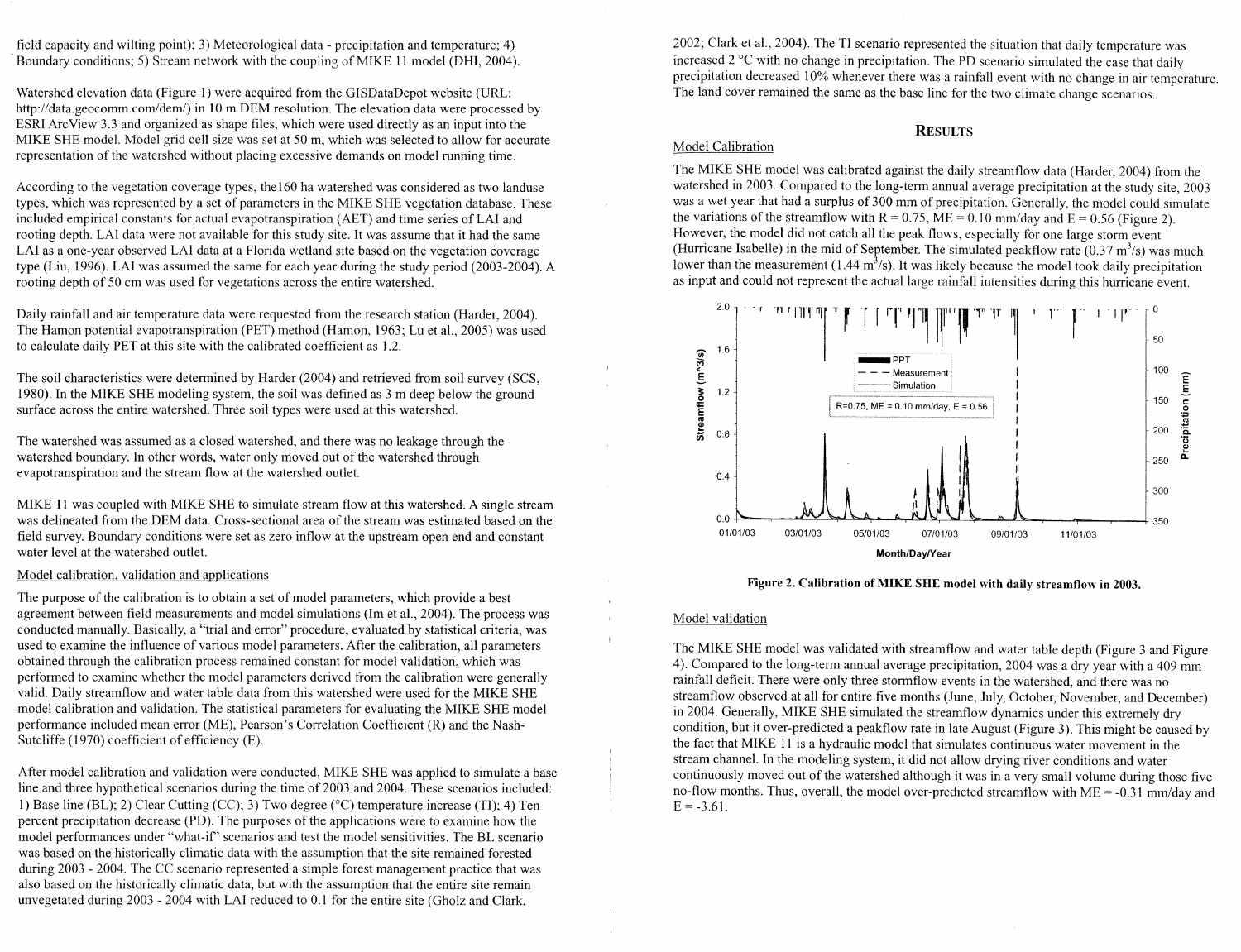

**Figure 3. Validation of MIKE SHE model with daily streamflow in 2004.** 

A well transect, consisting of 3 wells (Figure 1) near the headwater area, was used for additional model validations. Well water table depths were measured by a bi-weekly schedule running from October 2003 through the end of 2004. By visual inspection, MIKE SHE generally simulated water table depth within the measurement range for Well 1 (Figure 4). However, it did not match as well at well 2 and well 3 (not shown) during dry periods.





#### Overland flow

According to the model simulation, overland flow made a big contribution to the annual total streamflow at the watershed. In 2003, a wet year, overland flow accounted for 42% of the total watershed streamflow. And in an extremely dry year 2004, overland flow composed of 20% of the **<sup>b</sup>**total annual streamflow.

) The model also indicated that runoff is mainly generated by the overland flow after the soil is saturated. During the big storm, overland flow was generated across the entire saturated watershed :Figure 5). Most of the overland flow depths were within 2 - 3 cm. Several modeling cells showed zero overland flow depth. It was because these cells directly interacted with the stream channel md overland water directly moved into the stream. Peak flows were well corresponding to ~verland flow. In contrast, during the small rainfall event or dry periods, no overland flow was generated and streamflow remained in the low levels.





#### Model applications

After the model calibration and validation were performed, MIKE SHE was applied to evaluate the effects of three hypothetical scenarios on ground water table and annual water yield during 2003 and 2004 (Figure 6 and Figure 7). The simulation results suggested that a clear-cut would raise the water table, especially during the dry periods, due to the decrease in ET. With increase of air temperature or decrease of precipitation, groundwater recharge would be reduced and thus result in a lower water table (Figure 6).



Month/Day/Year

# **Figure 6. Impacts of clear-cut and climate change on ground water table at well 1.**

The model results indicated that a clear-cut would slightly increase streamflow, while the climate change scenarios would result in significant decrease in streamflow (Figure 7). For both years, the magnitudes of water yield increase due to clear-cutting appeared much smaller than most literature suggested (Sun et al., 2004). The model results showed that ET remained similar to the base line amount after the watershed was harvested. It appeared that **LA1** change was not suficient to represent the clear cutting scenario for the MIKE SHE model. Future studies are needed to